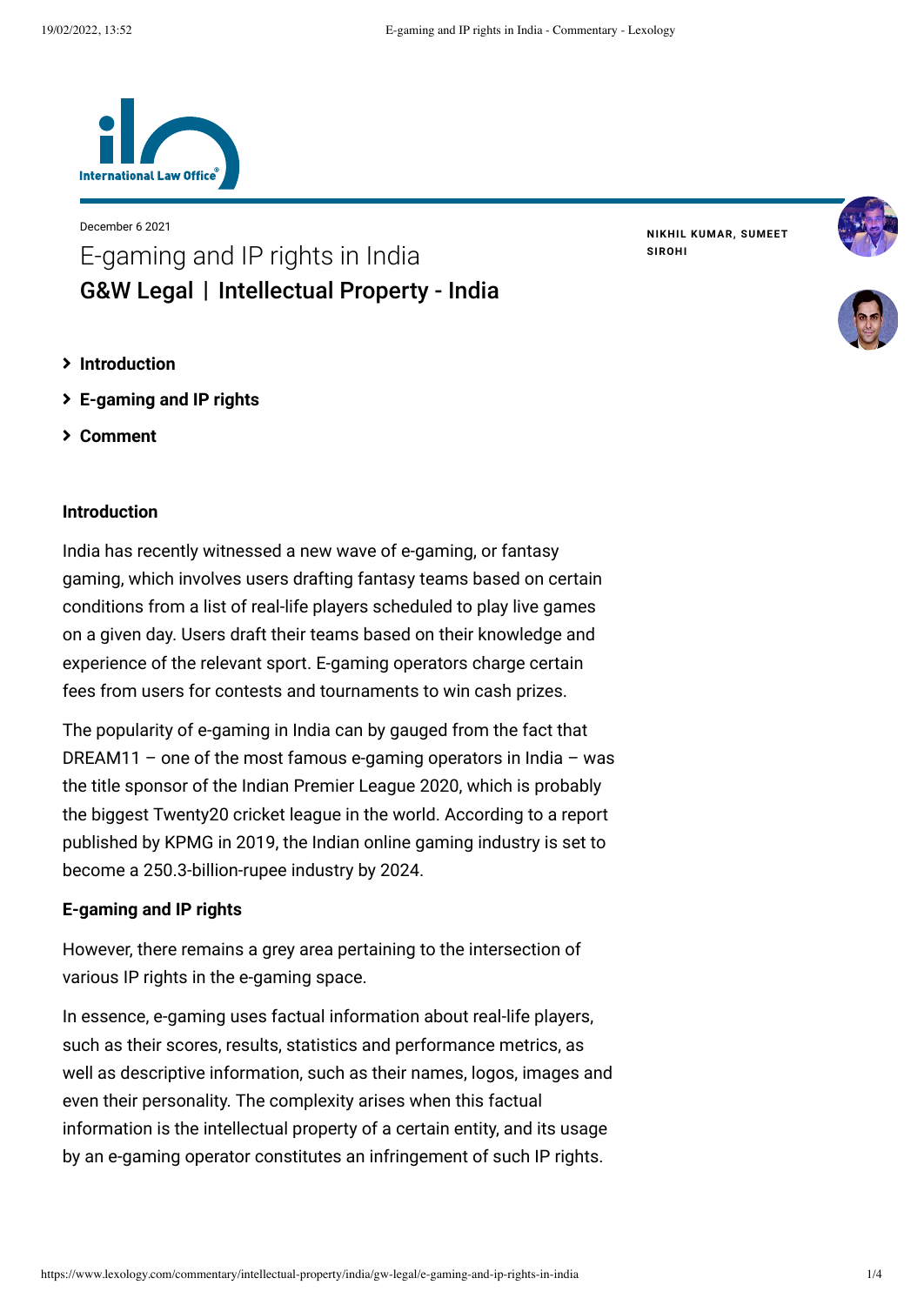### **Copyright**

It is a well-accepted principle of copyright law that facts in themselves are not copyrightable, and copyright protection is extended only to any unique and novel compilations of facts that are considered to be "literary" copyrightable works under the Copyright Act 1957. In Akuate Internet Services Private Limited v Star India Private Limited, **[\(1\)](#page-3-0)** a division bench of the Delhi High Court rejected the exclusive rights claimed by Star India on real-time match information to prevent others from publishing or sharing match information or facts, arguing that such use would violate its broadcasting rights. The Court stated that such information or facts, when published in real time, constituted mere facts, which – being in the public domain – were accessible by everyone. Thus, e-gaming operators can use such factual information without violating any copyright, provided that they do not copy any compilation of such facts, which would amount to the violation of the author's copyright in such a compilation.

With regard to images and photographs of real-life players used by egaming operators, it is imperative to note that such images are protected as artistic works under the Copyright Act, and the photographer or player is the first owner of the copyright therein, unless the image is commissioned or taken under a prior contract, such as for a newspaper or magazine. Therefore, e-gaming operators have to be cautious and follow the due process of law to obtain prior permission, consent, licences or assignments from the original owners of such images in order to use them on e-gaming portals to avoid any copyright infringements.

# **Trademarks**

E-gaming operators are bound to use various trademarks, brands and logos on their portals, which might amount to trademark infringement or passing off and dilution proceedings against them. However, it is interesting to note that the Indian courts, in several cases, have allowed various parties the defence of "nominative fair use" or "denominative use" of the mark, wherein a mark is used by a third party merely in order to identify the product of the registered trademark's proprietor.

This defence is not codified under the Trademarks Act 1999. However, in Tata Sons Limited v Greenpeace International, **[\(2\)](#page-3-1)** the Delhi High Court took an interesting stance by stating that Greenpeace's use of the mark TATA would not amount to trademark infringement since Greenpeace had used it to focus the user's attention on the activity of the trademark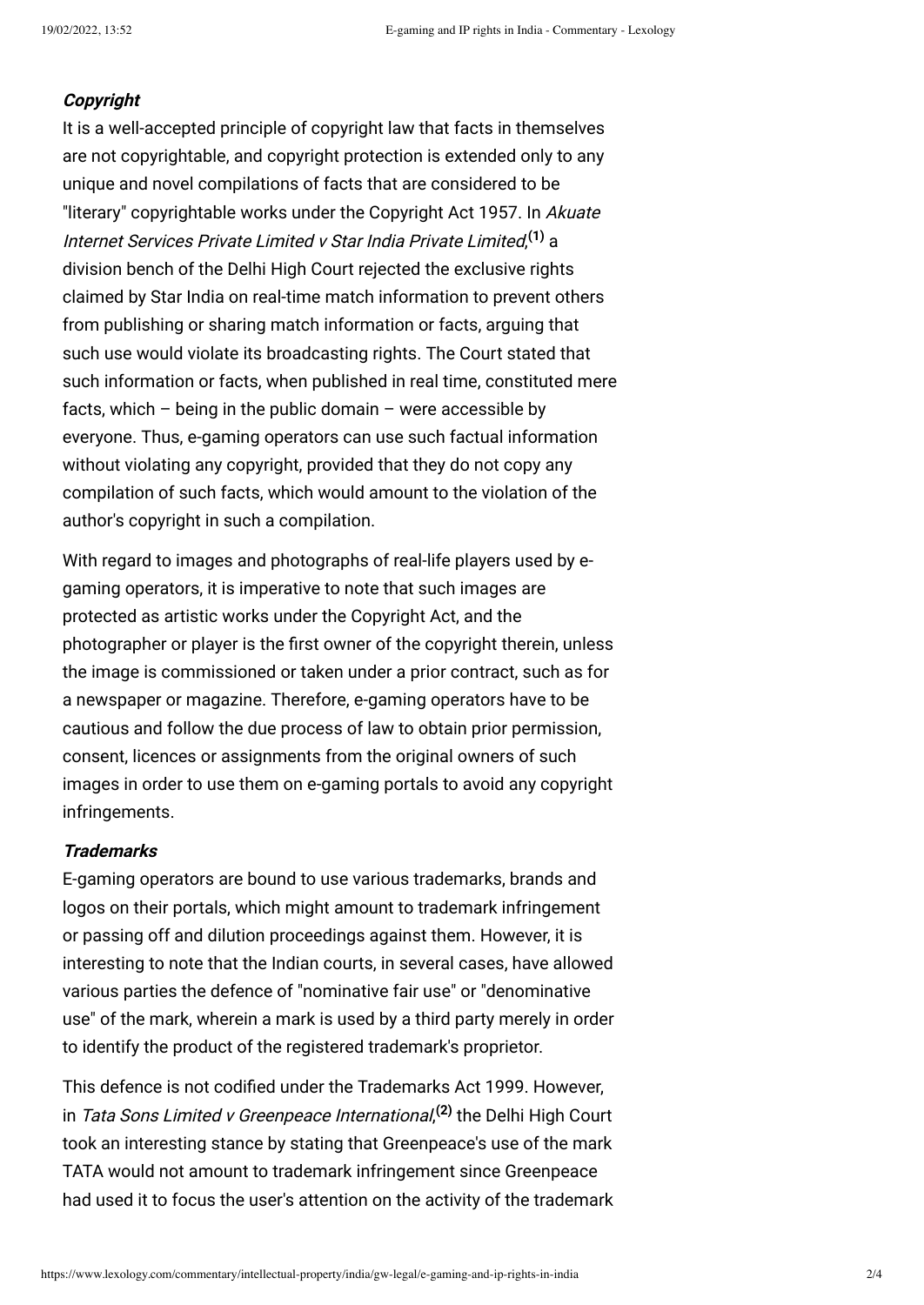owners, and not to the mark or the products/services thereunder. Further, in Consim Info Pvt Ltd v Google India Pvt Ltd, **[\(3\)](#page-3-2)** the Madras High Court laid down three requirements for the applicability of the defence of nominative fair use  $-$  namely, that:

- the product or service in question must be not readily identifiable without the use of the trademark;
- only so much of the mark or marks may be used as is reasonably necessary to identify the product or service; and
- the user must do nothing that would, in conjunction with the mark, suggest sponsorship or endorsement by the trademark holder.

Applying these requirements to the usage of marks by e-gaming operators, the defence of fair use of the mark would essentially depend on the manner in which such marks were used – either for sole identification of the actual players, teams and their brands or to cause a false impression or association with the proprietors of the marks to gain unsolicited financial benefits.

# **Publicity rights**

Finally, e-gaming operators might also commit IP right infringement by using factual information pertaining, for example, to players' professional careers and characteristics, which are recognised as the publicity rights of such players. "Publicity rights" are a broad, nebulous set of rights that vest in an individual's personality, and they include rights over the individual's image, traits, likeness, name and character. Again, although there is no codified law in India pertaining to the publicity rights of an individual, there are a number of cases wherein the courts have dealt with this issue.

In ICC Development v Arvee Enterprises, **[\(4\)](#page-3-3)** the Delhi High Court, in recognising the right of publicity, held that such a right has evolved from the right of privacy, that it exists to protect features such as an individual's name and personality, and that the individual is allowed to profit from it. Thus, it naturally follows that a restriction on publicity rights is imposed where the usage is for commercial gain rather than nominative (ie, arising as a necessary consequence of the usage of facts), depending on the specific circumstances and the extent of use by e-gaming operators.

### <span id="page-2-0"></span>**Comment**